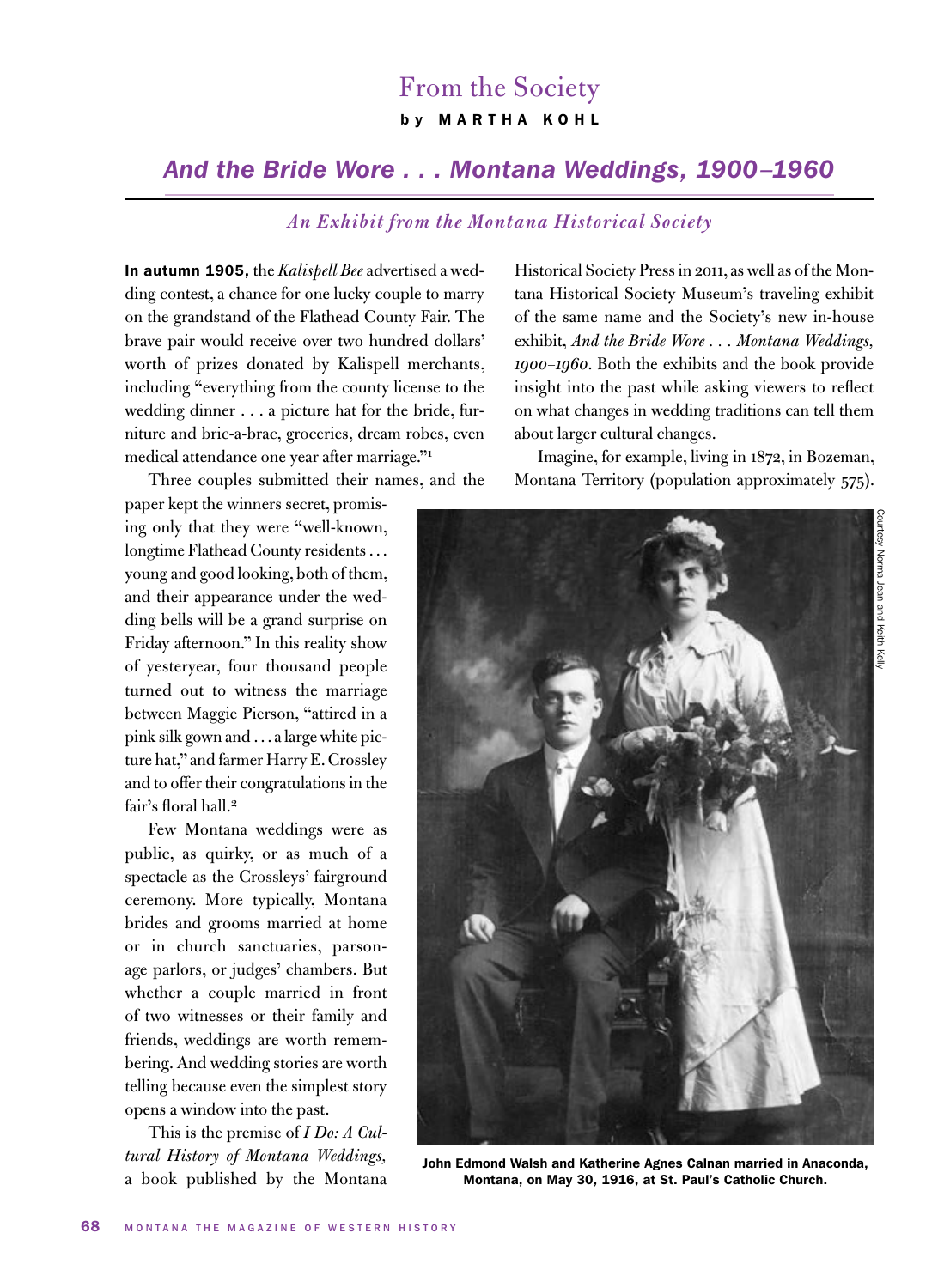

By the 1950s, the newlyweds' car had become the focus of the chivari, or postnuptial prank. This unidentified "just wed" couple was celebrating their honeymoon in Yellowstone National Park in 1951.

Now, imagine marrying, as did Miss Leonard and Mr. Langford on a Thursday evening at 7:00 P.M., October 24. Your wedding guests will throw a large, formal ball for you the following Wednesday, so after your church ceremony, you invite a few select friends to call at your new house for a pleasant informal gathering. Toward the end of the evening, however, "a crowd assembles with trumpets, bells, kettles—anything in fact that will make a noise. They take position around the house . . . [and] make the most horrible noise you can imagine. . . . It is kept up, until the bridegroom appears, takes the crowd to the nearest barroom and treats." This custom, called a chivari and understood to be a community's way of welcoming young people to the institution of marriage, remained common in Montana into the 1930s. For their part, Mr. and Mrs. Langford dreaded but expected it. According to one account, "Langhorn had been threatening to shoot; but he took it more sensibly. The bride showed herself for a moment, and Mr. Langhorn treated according to custom, when the crowd quietly dispersed."3

The rise and fall of chivaris reveals just one way weddings have changed from earlier times. The Friday, June 7, 1935, wedding of Butte miner Tom McHugh and store clerk Jule Harrington suggests another. The couple originally planned to marry a day earlier, on June 6, but then someone told Jule that Father Nolan, her parish priest, "was graduating the eighth grade at our Mass." When she called the priest, he confirmed the rumor. "So," she remembered,

I asked him if we could have another Mass, and he said there was only one. I asked for another day and he said okay. We couldn't have Wednesday because Ceil and Vince Petrino had that, so we had to take Friday. . . . We ended up at Gamers for poached eggs for our breakfast—no meat on Fridays then. [At that time, Catholics abstained from eating meat on Fridays.] Prohibition was getting over, so our reception was cheese, tuna fish, and moonshine. We had the reception up home, and it was a beautiful day.4

No priest today would ever suggest combining a graduation and a wedding, which makes the story of the McHughs' wedding both illuminating and thought provoking. How much else has changed over the last seventy-five years?

There is no one single historic set of Montana traditions, but very few Montana brides experienced the large formal celebrations most people imagine when they think of a traditional wedding. Lutheran pastor S. J. Fretheim lived in Plentywood in northeastern Montana at the height of the homesteading boom, and between 1910 and 1919 he officiated at over 300 weddings, 250 of which were held in the parsonage parlor. Often couples traveled alone to obtain his services, perhaps catching a ride to town on the milk train before walking to his house and knocking, unannounced, at his door.5

For some couples, the wedding itself, perhaps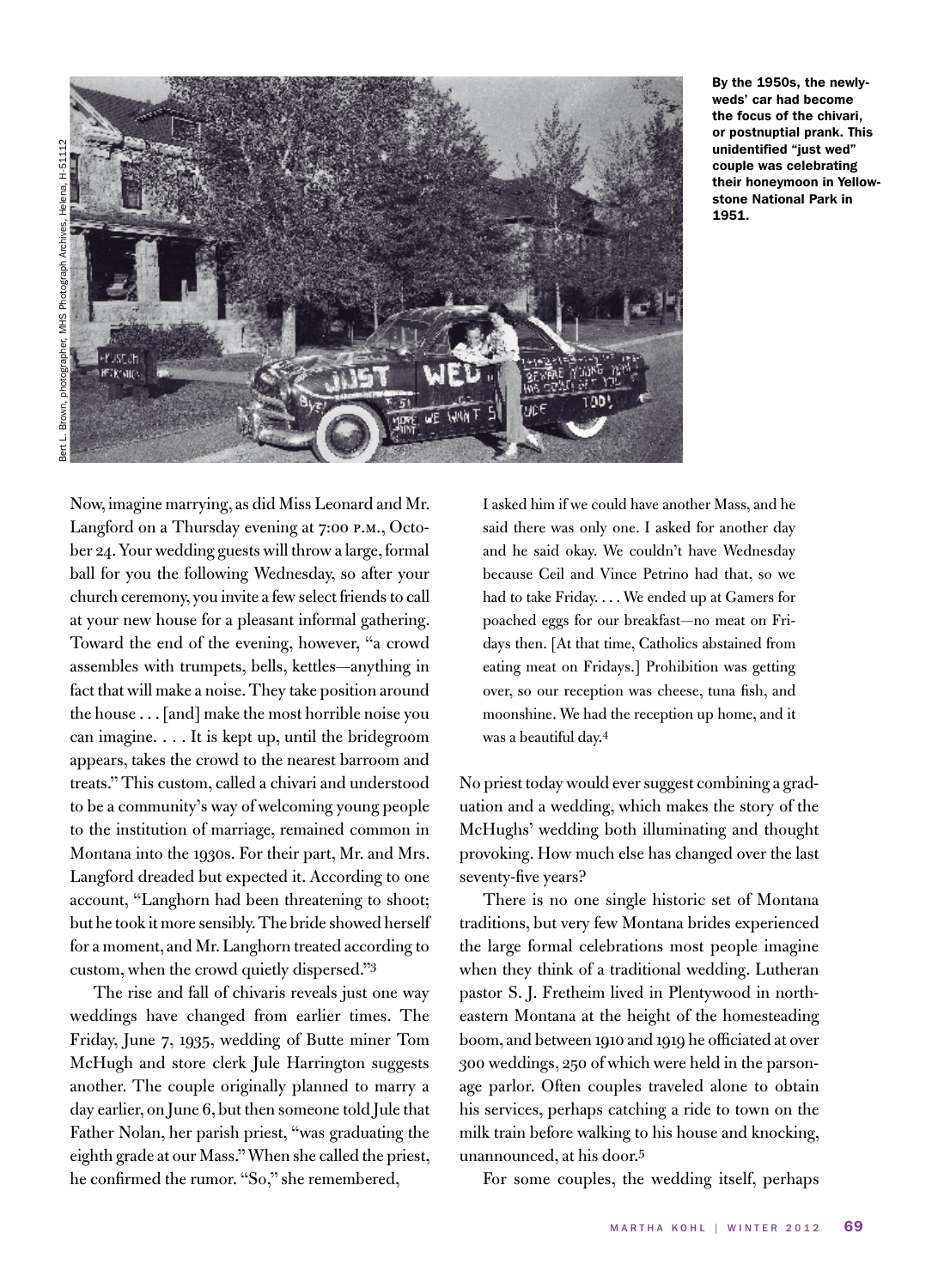

Helena photographer Edward Reinig captured a typical wedding feast in this undated photograph. In the late nineteenth and early twentieth centuries, most middle-class Protestant couples married at the home of the bride's parents. In preparation, the bride's mother and sisters would decorate the house with flowers, set the table with their best china and linens, and cook the celebratory meal.

followed by a restaurant meal, was the extent of the ceremony. Many, however, returned home to a wedding feast, lovingly prepared by their mothers and sisters. Fretheim remembered, "Wedding receptions in early days were among the main social events of the community. . . . They were so numerous for a while that the bachelors (those who were still at liberty)

remembered her sisters' double wedding, held June 1, 1910:

Everyone was invited to the wedding, and about that many came. They came on horseback, in buggies, and in wagons. . . . Two huge tables were set up, seating possibly thirty to thirty-five people

could eat enough lutefisk and lefse at one wedding to last them till the next couple was ready to give another reception."6

Sometimes, both wedding and reception were held at home. Camilla Anderson, whose family homesteaded in eastern Montana,

Immigrant weddings incorporated customs from the "Old Country." Russian-German weddings could last up to three days, and, as at the wedding reception of John and Christina Krenzler, schnapps and beer flowed liberally. The couple married on February 22, 1912, on the Montana homestead where they are pictured at right.

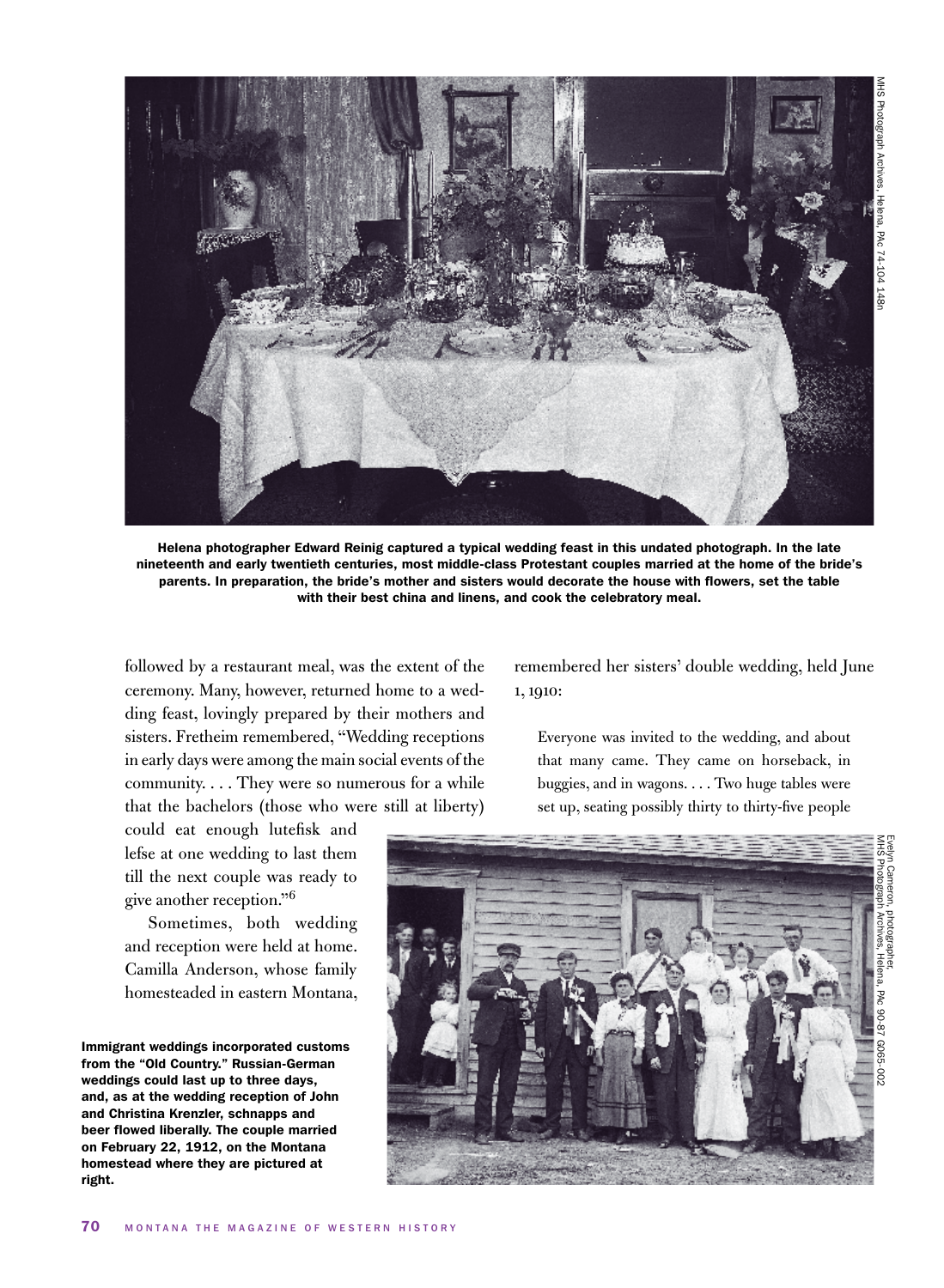

On August 15, 1880, Millie Priest, the daughter of Valentine Priest, who built and maintained the toll road over Priest Pass in the mountains west of Helena, married Clarence Goodell, the son of a Helena-area homesteader. Her headdress marks her as a bride, but she likely intended to wear the dress again. The practice of recycling wedding dresses was so common that *Ladies Home Journal* advised brides sewing wedding dresses to use plenty of fabric so "you will always be able to make it over into another style." Only the wealthy could afford a fancy "white wedding."

at a time. Dinner was served for several hours from noon to nightfall, to new groups continuously. Everyone wore his Sunday-go-to meeting best, and in our family Dalma had sewed them all. . . . I can still see the wedding cake, a round, three-tiered fruitcake baked right at home, which was about twenty-six to twenty-eight inches in diameter and weighed maybe thirty to thirty-five pounds.7

The Andersons came from Denmark, while Reverend Fretheim's lutefisk-eating parishioners had ties to Norway. In fact, in 1920 two-thirds of Montanans were immigrants or the children of immigrants. And as a state comprised of immigrants—except for members of Montana's Indian tribes,

who had their own marriage customs—Montanans primarily took their cues from the "Old Country" when it came to planning weddings. In rural Europe, from whence many Montana immigrants came, workers interspersed long grueling days in the fields with raucous community celebrations. In Anaconda, Croatian immigrants continued the tradition, with "two- to threeday celebrations . . . [of] feasting, drinking, singing, and dancing."8

Red Lodge Finns abandoned the three-day festivities that marked nuptials in rural Finland but still sometimes celebrated marriages with large processions escorting bride and groom to the site of the wedding. In 1898, for example, "fifteen bridesmaids and a like number of groomsin-attendance," led by the Miners' City Band, marched with coal miner Gust Sikkila and Alena Bloom "from the home of the bride to the [Finnish Temperance] hall, where Reverend Alek Sandstrom married the couple."<sup>9</sup>

Twenty-one-year-old Emma Jama wore this oyster-colored silk and taffeta wedding gown and matching wide-brimmed hat at her wedding to thirty-nine-year-old Czech immigrant Frank Mares. A justice of the peace married the couple on April 21, 1901, in Helena's Central Park. Like many early wedding gowns, this one was designed for double duty. The gown's multipiece design converted easily from a demure, long-sleeved wedding dress to a more fashionable, sleeveless ballgown. Mademoiselle Georgette, II Ruse-Scribe, Place de l'Opera, Paris, France, made Emma's hat trimmed with silk rosettes and ostrich feathers.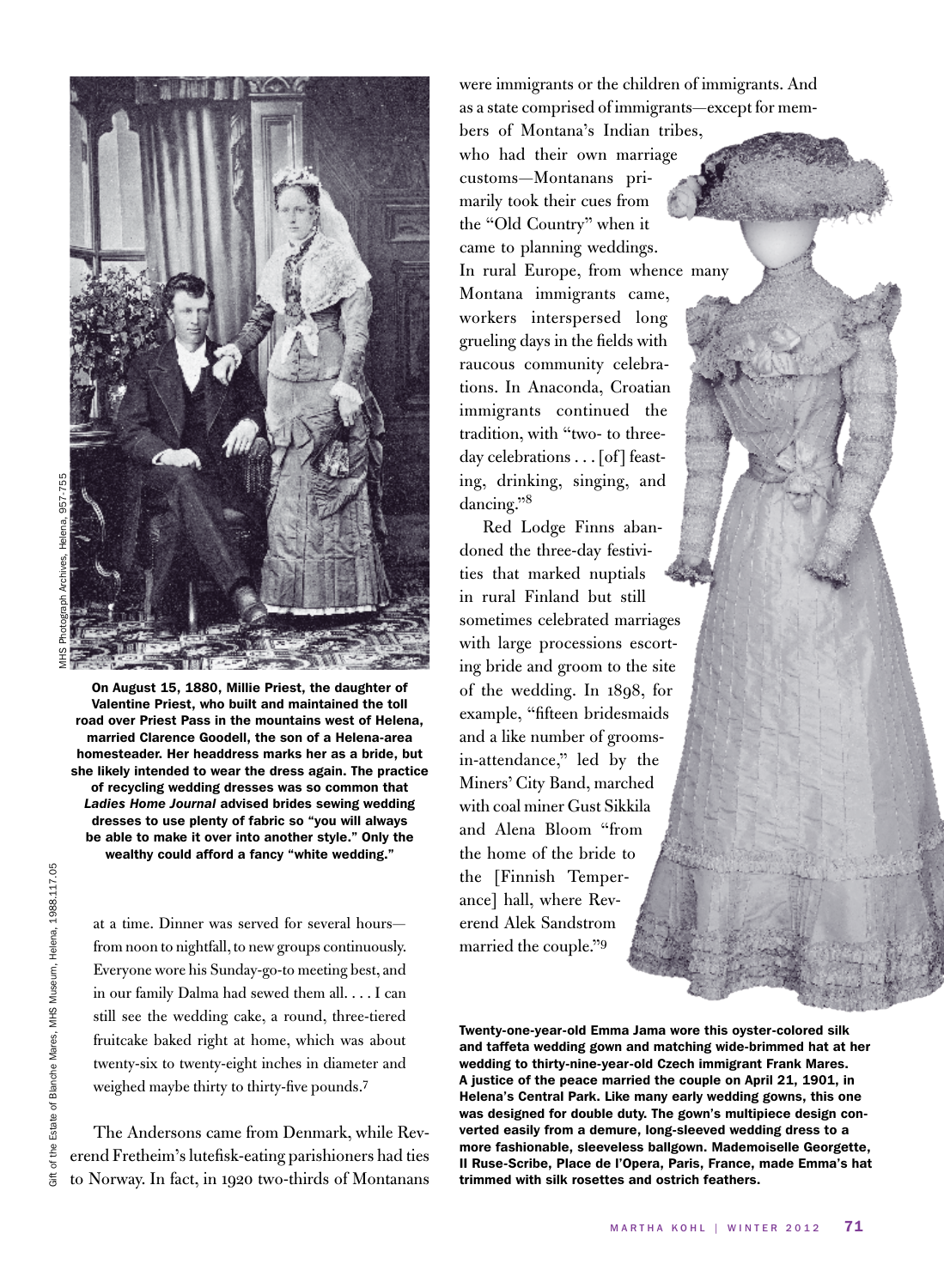Whether accompanied by a procession or celebrated with lefse and lutefisk—or tuna fish and moonshine—weddings of old rarely matched our current cultural ideal of a "white wedding." Such weddings existed, but they were reserved for the wealthy. Margaret Carter, sister of attorney (and later Montana senator) Thomas Carter, wore a cream-colored silk dress trimmed with Spanish lace, a court train, and a long tulle veil when she walked down the aisle of the Helena cathedral to marry millionaire mine owner Thomas Cruse in 1886. However, brides like Mary Sheehan Ronan were more typical. Ronan wore a home-sewn pearl gray dress for her 1873 wedding to Helena newspaper editor and later Indian agent Peter Ronan. "I had dreams of a white dress with a train, a bridal veil, and a wreath of orange blossoms, but when the time actually came I considered conventional things inharmonious with the simplicity and unconventionality of our way of living," she recalled.<sup>10</sup>

Fantasies of white weddings grew during the twentieth century, fueled by happily-ever-after Hollywood movies, society-page reports of celebrity nuptials, and a growing wedding industry (heralded in 1934 by the first magazine devoted entirely to wedding planning). However, the stark realities of the Great Depression and World War II meant that such weddings were out of most Montanans' reach. As one Brockton, Montana, bride remembered about her choice of a salmon-colored, ankle-length satin dress for her 1932 wedding: "I could not in good conscience buy a fancy white dress that I would wear only once and then pack away in a trunk. The one I chose I could wear to dances later. I wore it a lot. Many women at that time wore only blouses and skirts when they were married."11

It was not until after World War II that church weddings with white-gowned brides became common. In the 1950s, a booming economy and technological innovations—like the development of nylon (much more affordable than silk)—brought formal weddings formerly reserved for the upper class into reach for ordinary Americans.

What does it mean that wedding traditions evolved over time and continue to do so? Simply that weddings, while shaped by the desires of individual couples and families, also reflect larger cultural and historical circumstances. As such, they offer both good stories and new insights into the lives of



Paul and Marge Elfers (above) married on February 17, 1940, in Glasgow, Montana. While the bride's dress is short and in the style of the day (rather than a wedding dress of fantasy), the chic, fabric-covered buttons mark the dress as one intended for special occasions. White-gowned brides would not become common until after World War II.

our forebears. Wedding stories illuminate the lives of those who came before. And because weddings remain an important ritual today, a look at how they have been celebrated in the past also sheds reflective light on our own lives and choices.

Want to learn more? Read *I Do: A Cultural History of Montana Weddings*, view the exhibit *And the Bride Wore . . . Montana Weddings, 1900–1960*  at the Montana Historical Society through December 2013, or catch the traveling exhibit at one of its upcoming venues.

A historical specialist in the Montana Historical Society Outreach and Interpretation Program, Martha Kohl is author of several articles; the project manager for the Montana Historical Society's textbook, *Montana Stories of the Land*; and author of *I Do: A Cultural History of Montana Weddings* (Montana Historical Society Press, 2011).